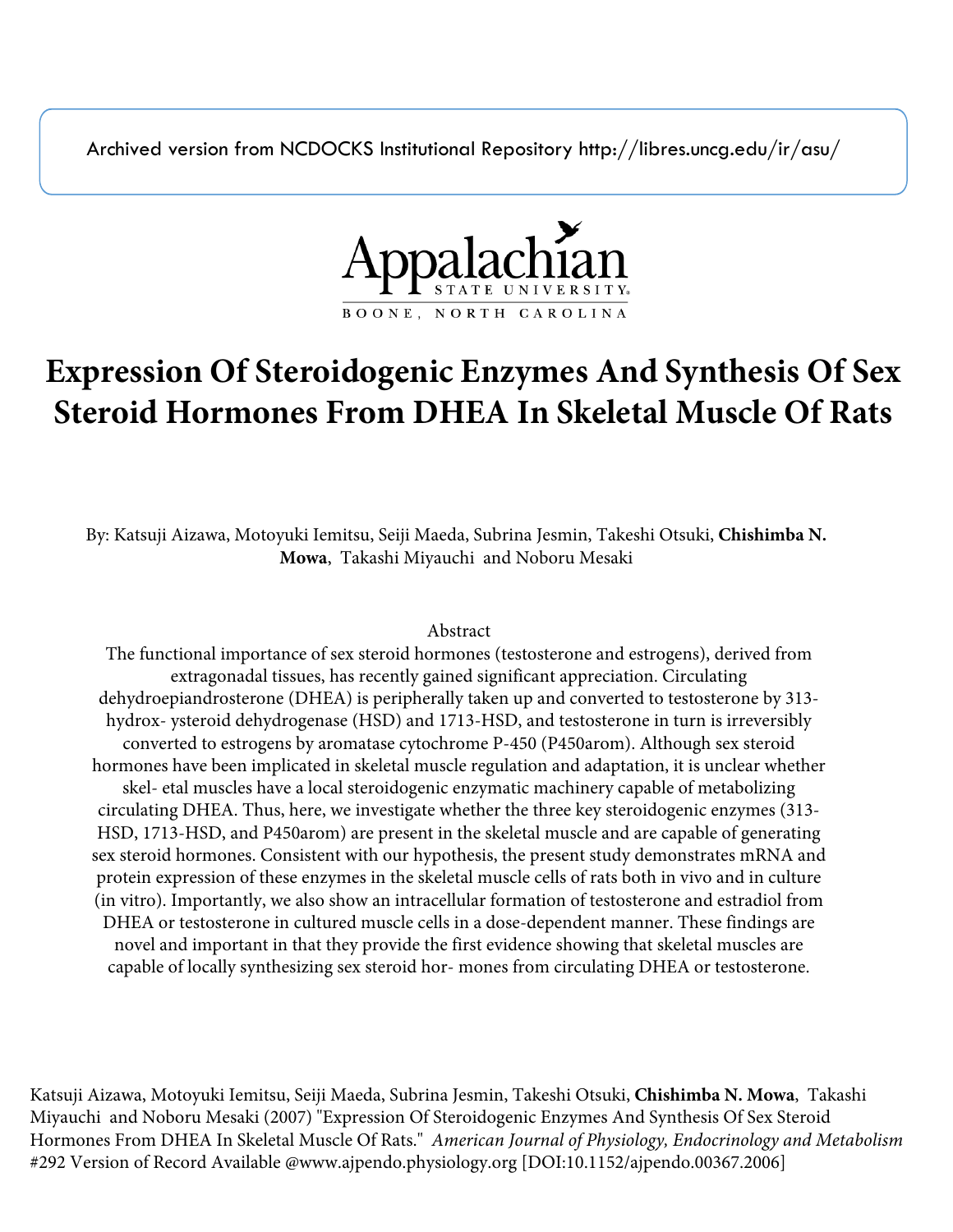SEX STEROID HORMONES ARE SECRETED mainly by the ovary, testis, and adrenal cortex and regulate diverse physiological processes of target tissues, including those of the reproductive tissues, bone, liver, cardiovascular tissues, brain, and skeletal muscles (37). Dehydroepiandrosterone (DHEA) and its sulfate-bound form (DHEA-S), secreted mainly by the adrenal gland and ovary, are the most abundant hormones in humans and other mammals and, in peripheral tissues, are important precursors of sex steroid hormones (19, 23). Thus DHEA plays a critical physiological role for peripheral tissues in maintaining steroidogenesis in that it is one of the available precursors converted to testosterone and estrogens (19, 22, 23). The biosynthesis of active androgens and estrogens from DHEA is achieved by three steroidogenesis-related enzymes (22). Testosterone is synthesized through metabolism of DHEA by 313-hydroxy-

Address for reprint requests and other correspondence: N. Mesaki, Graduate School of Comprehensive Human Sciences, Univ. of Tsukuba, Tennodai 1-1-

1, Tsukuba, Ibaraki 305-8577, Japan (e-mail[: mesaki@taiiku.tsukuba. a](mailto:mesaki@taiiku.tsukuba)c.jp).

steroid dehydrogenase (313-HSD) and 1713-HSD, and in turn, estrogens are converted from androgens catalyzed by aromatase cytochrome *P*-450 (P450arom). The physiological balance between sex steroid hormones is largely controlled by aromatase (8). P450arom is a product of a single gene, whereas there are several types of 1713-HSDs, which are each a product of a distinct gene. Twelve different 1713-HSDs sites on the chromosome have been identified and in humans; so far, 10 different 1713-HSDs have been cloned, 1–5, 7, 8, 10, 11, and 12 (29). The 1713-HSDs differ in tissue distribution, catalytic preferences, substrate specificity, subcellular localization, and mechanisms of regulation. Rat 1713-HSD type I also efficiently converts androstenedione to testosterone (34).

The skeletal muscle is a sex steroid-sensitive tissue in that it expresses receptors for both androgen and estrogen (11, 25). Testosterone and estradiol affect growth, strength, metabolism, and antioxidants in the skeletal muscle (16, 17, 35, 39, 40). Administration of testosterone has been reported to induce an increase in muscle strength with accretion of protein synthesis in the muscle (46). Deficiency of sex steroid hormones leads to retardation in skeletal muscle development, and long-term administration of DHEA promotes muscle strength and mass in humans (30, 48). Reports on the effects of estrogen replacement therapy on muscular strength (40) are contradictory; whereas some studies have attributed it to increased muscle strength, others report that it (estrogen) does not (3) increase muscle strength. To date, it is unclear whether sex steroid hormones acting on skeletal muscle are locally produced by steroidogenesis-related enzymes. Because DHEA is present in high amounts in circulation and is peripherally converted to testosterone and estrogens in most tissues, it is likely also converted locally by steroidogenesis-related enzymes (313- and 1713-HSD and P450arom) into active sex steroid hormones in skeletal muscles (21).

For this reason, we hypothesized that steroidogenesis-related enzymes, including 313-HSD, 1713-HSD, and P450arom, are present in the skeletal muscle and locally synthesize sex steroid hormones from circulating DHEA. Thus, in the present study, we examined whether these enzymes (mRNA and protein) are *1*) expressed, *2*) active, and *3*) capable of synthesizing sex steroid hormones in the skeletal muscle of adult male rats in vivo and in vitro. Moreover, we investigated whether mRNA levels of steroidogenic enzymes are differentially expressed in different skeletal muscle types, i.e., gastrocnemius (intermediate fi soleus (mainly slow fi and plantaris (mainly fast fi muscles of

The costs of publication of this article were defrayed in part by the payment of page charges. The article must therefore be hereby marked "*advertisement*" in accordance with 18 U.S.C. Section 1734 solely to indicate this fact.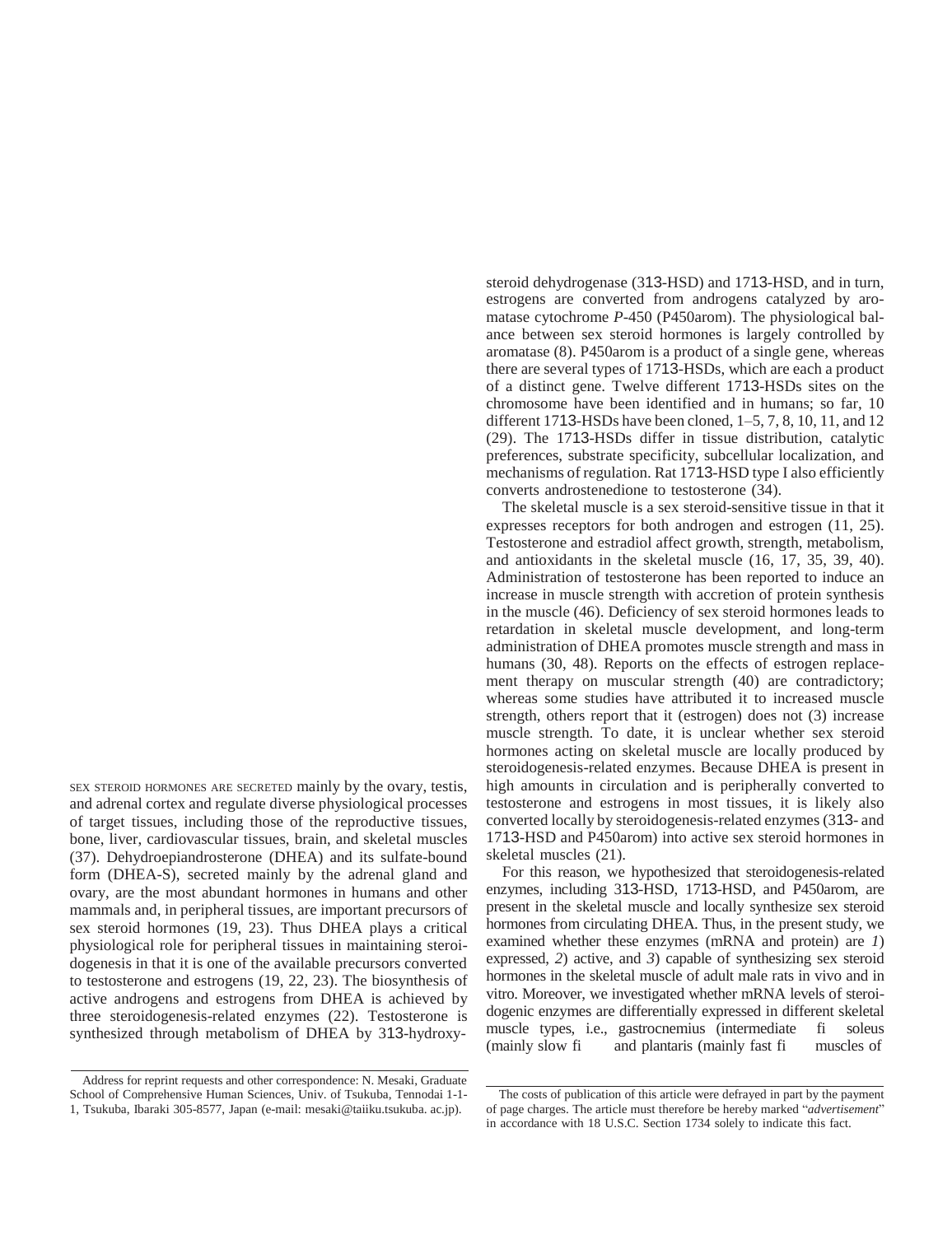rat, because there are three types of skeletal muscles, namely type I (slow-twitch fi type IIA (intermediate of slow and fasttwitch fi and type IIB (fast-twitch fi which have distinct contractile, metabolic, and vascular properties.

#### **METHODS**

*Animals.* Ten 10-wk-old Sprague-Dawley (SD) male rats were obtained from Charles River Japan (Yokohama, Japan) and used in this study according to the Guiding Principles for the Care and Use of Animals, based on the Helsinki Declaration. After the rats had been adequately anesthetized with diethyl ether, the gastrocnemius, soleus, and plantaris skeletal muscles and testis, brain, liver, and kidney were rapidly excised and washed thoroughly with cold saline to remove contaminating blood, processed, and snap-frozen in liquid nitrogen. These tissue samples were stored at -80°C and were later analyzed for *1*) mRNA expression of P450arom, 313-HSD, and 1713-HSD type I by semiquantitative RT-PCR and real-time quantitative RT-PCR analysis; *2*) protein expression of P450arom and 1713-HSD type I by Western blotting analysis and immunofluorescence staining; and *3*) total testosterone and estradiol levels by sandwich enzyme immunoassay (EIA) analysis. All of the above and subsequent experimental protocols in the present study were approved by the Committee on Animal Research at the University of Tsukuba.

*Cells.* Myoblasts of skeletal muscle were isolated from 2- to 3 day-old SD rats, as described previously (42). After confluent proliferation for 2 days, myoblast cells were incubated on fibronectincoated dishes in DMEM-Ham's F12 medium supplemented with 2 ml of DMEM + 2% horse serum (Cell Garage, Hokkaido, Japan) for 7 days, differentiated to develop myotubes, and then used for further experiments. Briefly, muscle cells were exposed to either vehicle-only (control, in 95% air-5% CO2), DHEA, or testosterone for 24 h and then harvested for analysis. DHEA (Wako Pure Chemical Industries, Osaka, Japan) and testosterone (Sigma, St. Louis, MO) were dissolved in 95% ethanol. The following doses were used for both DHEA and testosterone: 10, 100, 300, and 500 µM. Following treatment, cell samples were harvested and stored at -80°C to analyze mRNA expression of P450arom, 313-HSD, and 1713-HSD type I by semiquantitative RT-PCR and intracellular levels of total testosterone and estradiol by EIA analysis.

*Reverse transcription.* Total tissue RNA was isolated using Isogen (Nippon Gene; Toyama, Japan), according to our previous studies (13). Total tissue RNA (2  $\mu$ g) was primed with 0.05  $\mu$ g of oligo  $d(pT)_{12-18}$  and reverse transcribed by Omniscript reverse transcriptase using a cDNA synthesis kit (Qiagen) (15). The reaction was performed at 37°C for 60 min.

*PCR.* Semiquantitative PCR was performed according to the method described in our previous report (14) with minor modifications. Each PCR reaction contained 10 mM Tris (pH 8.3), 50 mM KCl, 1.5 mM MgCl<sub>2</sub>, dNTP at 200 mM each, and gene-specific primers at 0.5  $\mu$ M each, and 0.025 U/ $\mu$ l ExTq polymerase (Takara, Shiga, Japan). The gene-specific primers were synthesized according to the published cDNA sequences for each of the following: P450arom (12), 313-HSD (36), 1713-HSD type I (10), and 13-actin (32) mRNA. Because 313-HSD has four different isoforms (types I–IV) in rats (36), in the present study we designed PCR primers that would detect both type I and type II of 313-HSD. The sequences of the oligonucleotides were as follows: P450arom forward: 5'-ATTT-TCGCTGAGAGACGTGGAG-3', reverse: 5'-ATTGGGCTTGGG-GAAATACTCG-3'; 313-HSD forward: 5'-AGCCAATCCAGTG-TATGTAGGC-3', reverse: 5'-AGGTTTTCTGCTTGGCTTCCTC-3'; 1713-HSD type I forward: 5'-AAGTTTGCGCTCGAAGGTCTGT-3', reverse: 5'-TGCAGACCATCCCAATTCAGCT-3'; 13-actin forward: 5'-GAAGATCCTGACCGAGCGTG-3', reverse: 5'-CGTACTCCT-GCTTGCTGATCC-3'.

PCR was carried out using a PCR thermal cycler (model TP-3000, Takara). The cycle profile included denaturation for 30 s at 94°C, annealing for 30 s at 60°C, and extension for 60 s at 72°C. The amplified PCR products were electrophoresed on 1.2% agarose gels stained with ethidium bromide, visualized with an ultraviolet transilluminator, and photographed (M085D; Poraloid, Waltham, MA).

*Real-time quantitative PCR analysis.* Quantitative real-time PCR was used for measurement of relative mRNA expression (ABI-PRISM 7700 Sequence Detector; PerkinElmer Applied Biosystems), according to our previous report, with minor modifi (15). The gene-specifi primers and TaqMan (FAM) probes were designed by Primer Express v. 1.5 software (PerkinElmer Applied Biosystems). The sequences of the oligonucleotide were as follows: P450arom forward: 5'-CGAGATC-GAAATTCTGGTGGAAAAG-3', reverse: 5'-TGCAAAATCCATA-CAGTCTTCCAGTT-3', probe: 5'-CTGCTGAGGAAACTTT-3'; 313- HSD forward: 5'-GCCCAACTCCTACAAGAAGATCAT-3', reverse: 5'-CTCGGCCATCTTTTTGCTGTATG-3', probe: 5'-ATGTGCTT-TCATGATGCTCT-3'; 1713-HSD type I forward: 5'-CCTGGCTCCCT-GGAGATACT-3', reverse: 5'-GCAGCAGCCACAGATTCC-3', probe: 5'-TCTCTGACATCCAATTCC-3'; 13-actin forward: 5'-GGCCGG-GACCTGACA-3', reverse: 5'-GCTGTGGTGGTGAAGCTGTAG-3', probe: 5'-ACTACCTCATGAAGATCC-3'.

Each PCR amplification was performed in triplicate using the following profile: 1 cycle of 95°C for 10 min and 40 cycles of 94°C for 15 s and 60°C for 1 min. The expression of 13-actin mRNA was used as an internal control. The quantitative values of P450arom, 313-HSD, and 1713-HSD type I mRNA were normalized by that of 13-actin mRNA expression.

*Immunoblot analysis.* Tissues and cells were homogenized with 20 mM Tris· HCl (pH 7.8), 300 mM NaCl, 2 mM EDTA, 2 mM DTT, 2% NP-40, 0.2% SDS, 0.2% sodium deoxycholate, 0.5 mM PMSF, 60  $\mu$ g/ml aprotinin, and 1  $\mu$ g/ml leupeptin. The homogenate was gently rotated for 30 min at 4°C and then centrifuged at 12,000 *g* for 15 min at 4°C, and the protein concentration of the resulting supernatant was determined. The samples (50 µg of protein) were then subjected to heat denaturation at 96°C for 7 min with Laemmli buffer. Western blot analysis for detection of P450arom and 1713-HSD type I was performed according to previous reports (27, 44), with minor modifications. Briefly, each sample was separated on 10% SDS-polyacrylamide gel and transferred to a polyvinylidene difluoride (Millipore, Billerica, MA) membrane. The membrane was then incubated in blocking buffer of 3% skimmed milk in phosphate-buffered saline containing 0.1% Tween-20 (PBS-T) for 1 h at room temperature followed by incubation with primary antibody, monoclonal anti-P450arom antibody (1:100 dilution with blocking buffer; Serotec, Kidlington, Oxford, UK), or polyclonal anti-1713-HSD type I (1:1,000 dilution with blocking buffer, Santa Cruz Biotechnology, Santa Cruz, CA) for 12 h at 4°C. The membrane was washed with PBS-T three times and incubated with horseradish peroxidase-conjugated secondary antibody, which was an anti-mouse IgG (1:2,000 dilution with blocking buffer; Amersham Biosciences, Piscataway, NJ) and an anti-goat IgG (1:4,000 dilution with blocking buffer, Santa Cruz Biotechnology), for 1 h at room temperature. After a washing as described above, the expression level of each molecule was detected by the ECL Plus system (Amersham Life Sciences), followed by exposure to Hyper film (Amersham Biosciences).

*Immunofluorescence staining.* Immunofl staining was performed, according to our previous report, with minor modifi (18). For immunohistochemical studies of P450arom, frozen tissue samples (gastrocnemius muscle) were cut by cryostat into 10-µm sections, fi in acetone, and air-dried. To prevent nonspecifi staining by secondary antibody, the sections were blocked with nonimmune serum (1% bovine albumin in Tris) for 30 min at room temperature. After an overnight incubation at 4°C with primary antibody, the sections were rinsed in phosphate buffer solution and then exposed to the fl secondary antibody, Cy3-conjugated Affi anti-mouse IgG or fl rescein-conjugated Affi rabbit anti-goat IgG (Jackson ImmunoResearch Laboratories, West Grove, PA), for 2 h according to the manufacturer's instructions. The samples processed without primary antibodies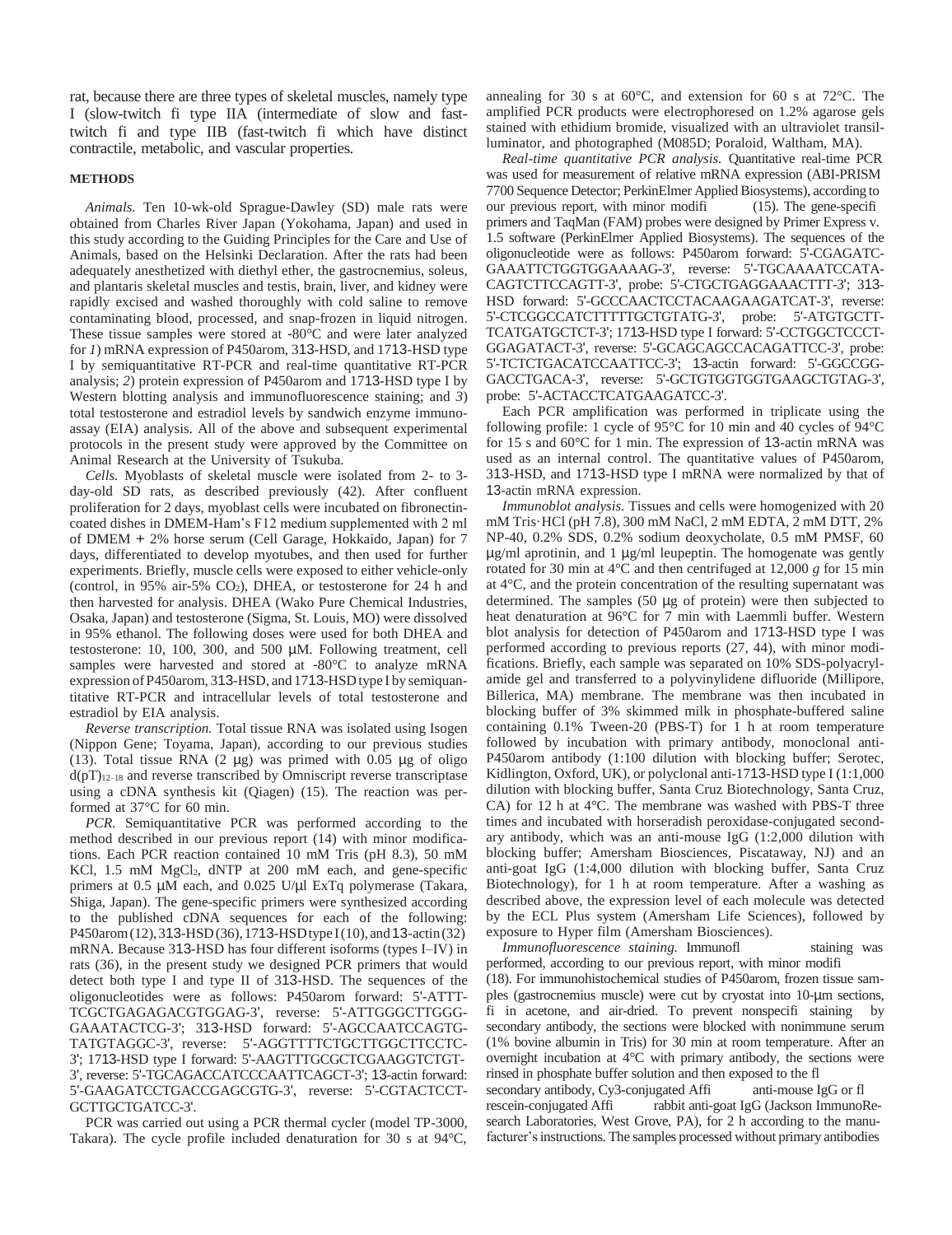**Marker** Ovary **Testis** Liver Kidney Brain **Muscle** 



Fig. 1. mRNA expression of steroidogenic enzymes in various tissues of rat. Expression of 313-hydroxysteroid dehydrogenase (313-HSD), 1713-hydroxysteroid dehydrogenase (1713-HSD) type I, and aromatase cytochrome *P*-450 (P450arom) mRNA was revealed by RT-PCR gels in skeletal muscle [gastrocnemius (gastro)] of the rat compared with positive control tissues, namely ovary, testis, liver, kidney, and brain. 13-Actin mRNA was used as an internal control.

served as negative controls. Immunofl images were observed under a Laser Scanning Confocal Imaging System (MRC-1024; Bio-Rad Laboratories, Hemel Hempstead, Hertfordshire, UK). In our hands, the intensity of aromatase immunoreactivity in frozen tissue sections was stronger compared with paraffi tissues. Furthermore, using CYP19 C-16 (Santa Cruz Biotechnology), an affinity-purifi goat polyclonal antibody raised against a peptide at the carboxyl terminus of human CYP19, we were able to generate good immunofl staining.

*Sandwich EIA.* Concentrations of total testosterone and estradiol in the skeletal muscle and muscle cell tissue extracts were determined using a sandwich EIA kit (total testosterone: R&D Systems, Minneapolis, MN; estradiol: Cayman Chemical, Ann Arbor, MI) (9, 28, 31). All techniques and materials used in this analysis were in accordance with the manufacturer's protocols. The immobilized antibodies were monoclonal raised against total testosterone and estradiol, whereas each secondary horseradish-peroxidase-coupled antibody was monoclonal or polyclonal. Optical density was quantified on a microplate reader using BioLumin 960 (Molecular Dynamics, Tokyo, Japan). All samples were assayed in duplicate. The sensitivities of intra- and interassay coefficients of variation for the hormone assays were as follows: total testosterone 0.01–50 ng/ml, 8.9 and 9.3%, respectively; estradiol  $0.05-1$  µg/l, 5.6 and 6.1%, respectively.

*Statistics.* Values are expressed as means ± SE. Statistical analyses of DHEA and testosterone were carried out by analysis of variance followed by Scheffe's  $F$ -test for multiple comparisons.  $P < 0.05$  was accepted as significant.

## **RESULTS**

To investigate whether or not skeletal muscle cells possess steroidogenic capabilities, we examined the existence of 313- HSD, 1713-HSD type I, and P450arom mRNAs in skeletal muscle tissue (gastrocnemius) in the rat and compared their levels with various tissues that are known to express these genes, namely the ovary, testis, liver, kidney, and brain (Fig. 1). Consistent with our hypothesis, mRNA expression of 313- HSD, 1713-HSD type I, and P450arom were detected in the skeletal muscle of rats in vivo. However, the levels of these genes tended to be lower in skeletal muscle than in ovary, testis, and brain tissues. We also sought to examine whether mRNA levels of steroidogenic enzymes in different skeletal muscle types are differentially expressed in the rat (Fig. 2). The mRNA level of 313-HSD in gastrocnemius was significantly higher than in plantaris ( $P < 0.05$ ), and that of P450arom in soleus was significantly higher than in plantaris ( $P < 0.05$ ). However, the mRNA level of 1713-HSD type I was not significantly different between these fiber types.

We sought to examine changes in protein levels of 1713-HSD type I and P450arom in different tissue types and skeletal muscle. Figure 3 shows immunoblotting data for 1713-HSD type I and P450arom protein expression in ovary, testis, liver,



Fig. 2. mRNA expression of steroidogenic enzymes in different fiber types of skeletal muscle of rat. Relative expression of 313-HSD, 1713-HSD type I, and P450arom mRNA in different types of skeletal muscle fibers, namely slowtwitch (soleus), intermediate of slow- and fast-twitch (gastrocnemius), and fast-twitch (plantaris) fibers in the male rat  $(n = 10)$ , as revealed by real-time quantitative PCR. 13-Actin mRNA was used as an internal control for normalization; data are expressed as means  $\pm$  SE. Statistical analysis was done with post hoc Scheffé's *F*-test for multiple comparisons.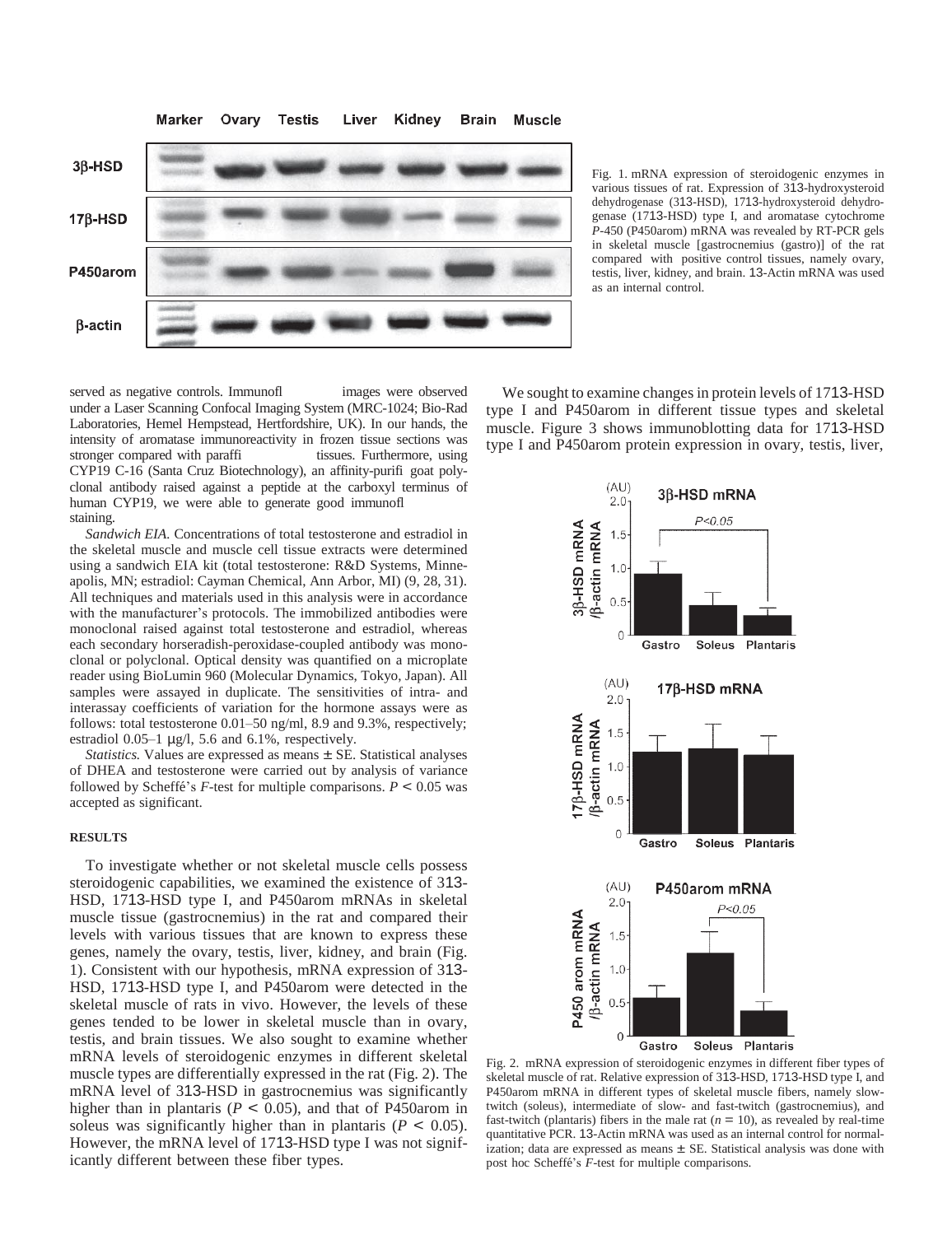Ovary Testis Liver Kidney Brain Muscle

Fig. 3. Protein expression of steroidogenic enzymes in various tissues of rat. Representative images of immunoblotting for 1713-HSD type I and P450arom protein in rat skeletal muscle (gastrocnemius) compared with positive control tissues, namely ovary, testis, liver, kidney, and brain.

 $17\beta$ -HSD





kidney, brain, and skeletal muscle (gastrocnemius) in the rat. Protein expressions of 1713-HSD type I and P450arom were detected in the skeletal muscle of rats in vivo. The levels of these proteins tended to be lower in skeletal muscle than in ovary, testis, and brain tissues in rats (Fig. 3).

Additionally, using immunohistochemistry, we examined the localization pattern of P450arom protein expression in the skeletal muscle, which is characteristically synthesized and localized in the endoplasmic reticulum (Fig. 4). P450arom protein was localized in the cytoplasm and cytoplasmic membrane of skeletal muscle.

To determine whether the detected steroidogenic enzymes in skeletal muscle were capable of generating sex steroid hormones, we measured tissue concentrations of testosterone and estradiol and compared them with various tissues, i.e.*,* ovary, testis, liver, kidney, and brain (Fig. 5). We found that tissue concentration of testosterone in the skeletal muscle (gastrocnermius) was significantly lower than in those of the ovary and testis  $(P < 0.05)$ . Tissue concentration of estradiol in the skeletal muscle was also significantly lower than in those of the ovary ( $P < 0.05$ ), whereas those were significantly higher than in those of liver and kidney ( $P < 0.05$ ).

We confirmed the existence of 313-HSD, 1713-HSD type I, and P450arom mRNAs in cultured muscle cells in vitro (Fig. 6). Consistent with our hypothesis, mRNA expressions of 313-HSD, 1713-HSD type I, and P450arom were detected in cultured muscle cells of rats in vitro.

Finally, having detected steroidogenic enzymes in skeletal muscle, we sought to investigate whether skeletal muscles are capable of using circulating DHEA as a substrate or metabolite



Fig. 4. Localization of steroidogenic enzymes protein expression in skeletal muscle of rat. Representative images of immunofluorescence for P450arom in skeletal muscle (gastrocnemius) of male rats (*A–D*). Aromatase stained red, and immunoreactivity is clearly seen in the cytoplasm and cytoplasmic membrane (*A–D*) magnification (X200). *E*: positive staining was also observed in blood vessels (magnification X200). *F*: omission of primary antibody showed no immunoreactivity in the skeletal muscle, indicating the specificity of the antibody (magnification X200).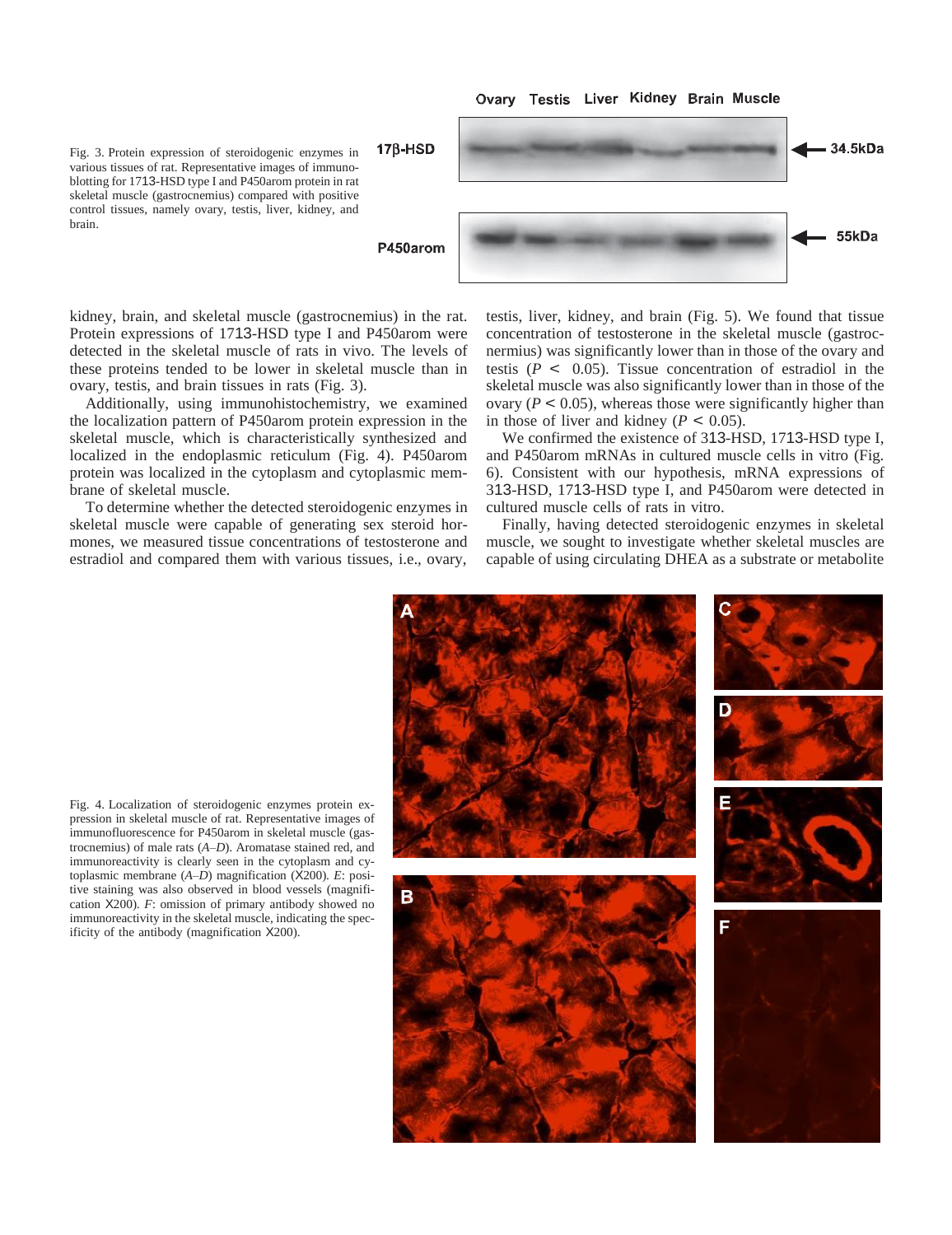

Fig. 5. Tissue levels of sex steroid hormones in various tissues of rat. Tissue concentrations of total testosterone and estradiol in skeletal muscle (gastrocnemius) in male rats compared with positive control tissues, namely ovary, testis, liver, kidney, and brain ( $n = 10$ ). Data are expressed as means  $\pm$  SE. Statistical analysis was done with post hoc Scheffe´'s *F*-test for multiple comparisons.

precursor for local steroidogenesis, as previously reported in other peripheral tissues, by adding increasing concentration of DHEA or testosterone to muscles in culture (Fig. 7). Interestingly, the intracellular levels of testosterone and estradiol in muscle cells increased in a dose-dependent manner by addition of DHEA at 10 –500 µM (Fig. 7, *A* and *B*). Peak levels of testosterone and estradiol were seen when 500 µM DHEA was added; similarly, when 10-500  $\mu$ M testosterone was added, the intracellular levels of testosterone and estradiol in muscle cell increased in a dose-dependent manner (Fig. 7, *C* and *D*). Peak levels of testosterone and estradiol were seen when 500 µM testosterone was added.

## **DISCUSSION**

The present study revealed expression of mRNA of three steroidogenic enzymes, namely 313-HSD, 1713-HSD, and P450arom in the skeletal muscle cells of rats both in vivo and in culture (in vitro). We also demonstrated the presence of 1713-HSD and P450arom proteins and an intracellular formation of testosterone and estradiol from DHEA or testosterone in cultured muscle cell in a dose-dependent manner. These findings are novel and important in that they provide the first evidence showing that skeletal muscles are capable of locally synthesizing sex steroid hormones from circulating DHEA or testosterone.

Numerous studies have previously demonstrated expression of steroidogenic enzymes in a variety of tissues. For instance, 313-HSD is significantly expressed in testis, ovary, adrenal gland, and brain tissues (1, 49), whereas 1713-HSD is abundantly expressed in testis, ovary, adrenal gland, and brain (33, 49), and significant levels of both the mRNA and activity of P450arom have been shown in ovary, gastric mucosa, tibial growth plate, and brain (45, 47, 49). The present study demonstrates the presence of key enzymes that locally synthesize testosterone and estrogen from DHEA, namely 313-HSD, 1713- HSD, and P450arom, in the skeletal muscle. Levels of these enzymes in the skeletal muscle were comparable to those found in the kidney and liver, implying that skeletal muscle is potentially an important extragonadal source of sex steroid hormones.

Interestingly, we demonstrated, for the first time, a dosedependent intracellular formation of testosterone and estradiol from DHEA or testosterone in cultured muscle cell. The functional significance of gonadal derived sex steroid hormones has been extensively studied; however, it is only recently that the importance of local extragonadal derived sex steroid hormones in cell physiology and pathophysiology is beginning to be appreciated in tissues such as the nervous, adipose, and adrenal gland (38). In the skeletal muscle cell, interest and evidence supporting a role for local sex steroid hormones, namely testosterone and estrogen, has recently been widely reported (16, 17, 35, 41, 43, 49). However, the exact source of these hormones is unclear. The present report is the first to clearly demonstrate presence and activity of a local metabolic machinery or pathway for the substrate DHEA and the subsequent synthesis of testosterone and estrogen in skeletal muscle tissue. On the basis of earlier reports that skeletal muscle tissues possess receptors for both androgen (AR) and estrogen (ERa. and, the most recently isolated subtype, ER13) in various species (human, bovine, mouse, and rat) and that, as revealed here, they are capable of generating sex steroids locally, we propose the existence of a local autocrine and/or paracrine system of testosterone and estrogen action in skeletal muscle cells. The functional significance of the androgen-toestrogen ratio and interaction is a concept that is increasingly



Fig. 6. mRNA expression of steroidogenic enzymes in cultured muscle cells. Representative images showing expression of 313-HSD, 1713-HSD type I, and P450arom mRNA in cultured muscle cell, as revealed by RT-PCR. Rat ovary was used as positive control tissue, and 13-actin mRNA was used as an internal control.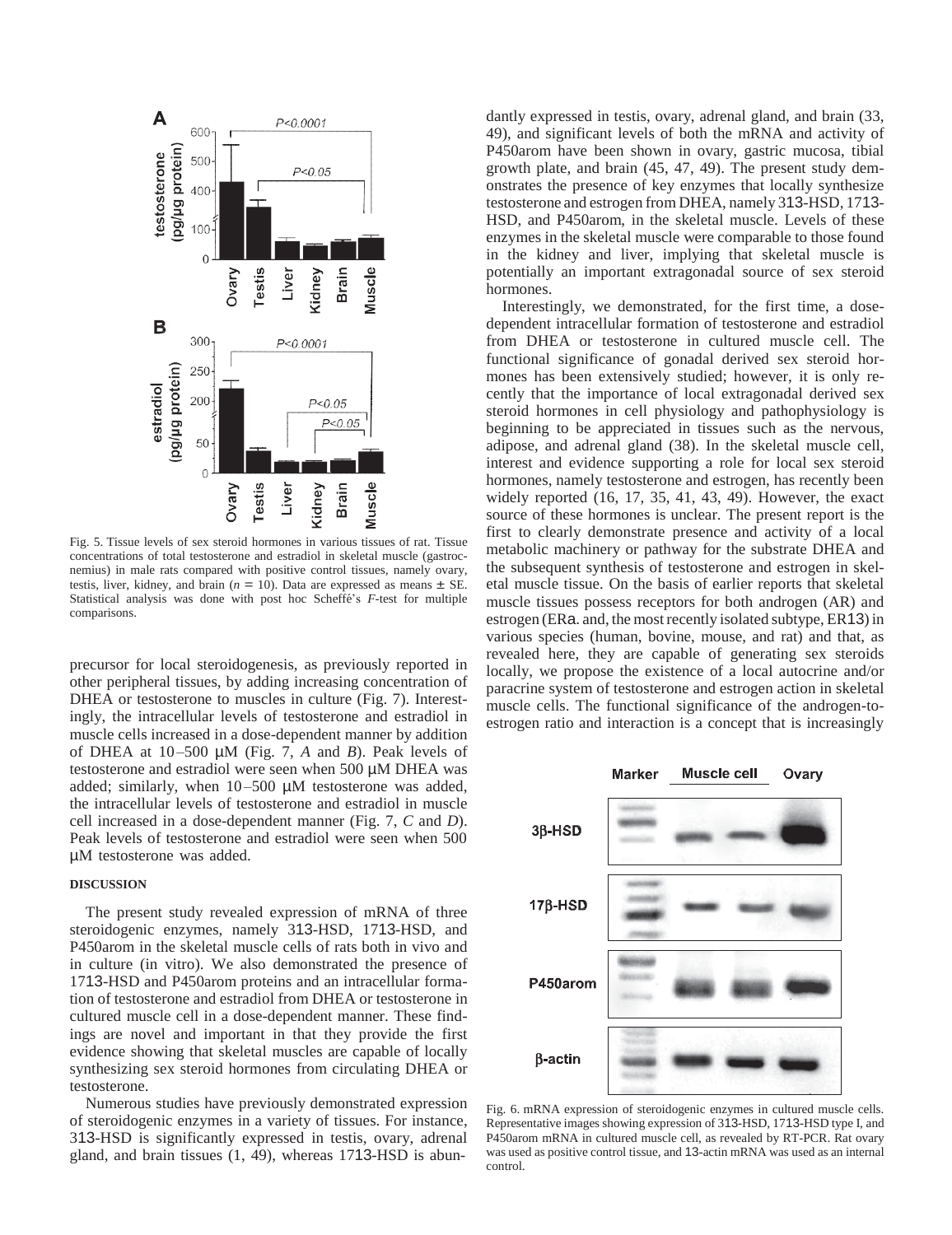



becoming more important than single hormone action (7, 38). This ratio is thought to be controlled by aromatase, whose levels are regulated in a complex and tissue-specific manner. Admittedly, at this juncture, the functional significance of the androgen/estrogen ratio in the skeletal muscle is not known.

DHEA, and DHEA-S, is the most abundant endogenous hormone in humans and other mammals, with 50% of the hormone secreted by the adrenal cortex from the classical biosynthetic pathway of pregnenolone and 1713-hydroxypregnenolone. The remaining 50% is synthesized by the testis, ovary, and brain (5). For instance, plasma DHEA-S levels in human adults are 100-500 times higher than testosterone and 1,000–10,000 times higher than estradiol (23). Because no receptor for DHEA to date has been identified, it is thought to be more of a metabolic precursor of other steroids, such as testosterone and estrogen (30). Alternatively, it is believed to exert its influence via nongenomic mechanisms. Consistent with the earlier proposal, namely metabolic precursor, the present study demonstrates conversion of DHEA substrate to testosterone and estradiol by steroidogenic enzyme-expressing skeletal muscle cells in culture. Levels of the generated or synthesized hormones in vitro were much higher than those found in intact skeletal muscle (in vivo). This finding is in agreement with previous proposals suggesting that uptake of circulating DHEA by peripheral tissues leads to its conversion to testosterone and estrogens by 313-HSD, 1713-HSD, and P450arom (7); i.e., DHEA is converted to L<sup>14</sup>-androstenedione and L<sup>[5</sup>-androstenediol by 313-HSD and 1713-HSD, respectively, which are in turn both converted to testosterone. Ultimately, P450arom irreversibly converts testosterone to estrogens. These data are important in that they reveal that circulating DHEA-S as well as testosterone are important substrates or precursors for local production of sex steroid hormones in skeletal muscle.

In postmenopausal women, the secretion of estradiol by the ovaries is impaired, decreasing to levels comparable to those in men (38). This age-induced reduction in steroidogenesis increases the risk for brain, bone, and cardiovascular disorders in postmenopousal women (2, 4, 20). The highly effective local synthesis of sex steroid hormones from DHEA in skeletal muscle tissue, as demonstrated in the present study, would be helpful in differentiating the synthetic capacity of sex steroid hormones between the sexes or dysfunction of steroidogenesis by sexual organ diseases.

The present study reveals that levels of basal mRNA of steroidogenic enzymes, i.e., 313-HSD and P450arom, are differentially expressed in different skeletal muscle type but not that of 1713-HSD. Slow-twitch fibers, with a rich supply of mitochondria, are highly dependent on oxygen and use fatty acids as their major energy source. On the other hand, fasttwitch fibers are glycolytic and movement muscles. Thus, this difference in gene expression of steroidogenesis-related enzymes may account for differences in contractility and metabolic and vascular properties between slow- and fast-twitch fibers of muscle.

Aromatase was localized in the cytoplasm of the skeletal muscle cells, but not in the nucleus, consistent with its expected location, i.e.*,* endoplasmic reticulum (8, 24). Overall, the detection of the three enzymes of interest by immunohistochemistry correlated with the data that we generated using quantitative techniques, namely Western blot and real-time PCR analysis. These techniques revealed significant levels of protein and gene expression comparable to those reported previously, including PCR (13), immunoblot analysis, immunofluorescence staining, and EIA (18). Importantly, the fact that the protein levels of these enzymes and concentrations of the respective hormones that they synthesize were strikingly similar, as revealed by enzyme immunoassay, implies that they are not only transcribed and translated locally but are functionally active. On Western blots, we detected distinct bands for each enzyme, with molecular masses that were very close to the values previously reported for other tissues, i.e.*,* 34.5 kDa for 1713-HSD and 53–55 kDa for P450arom in rat seminiferous tubules, crude germ cells (26), and human testicular cell lines (6) for P450arom.

DHEA-S is activated to DHEA after hydrolysis of the sulfate group by the microsomal enzyme steroid sulfatase. Thus steroid sulfatase is the key enzyme with important roles for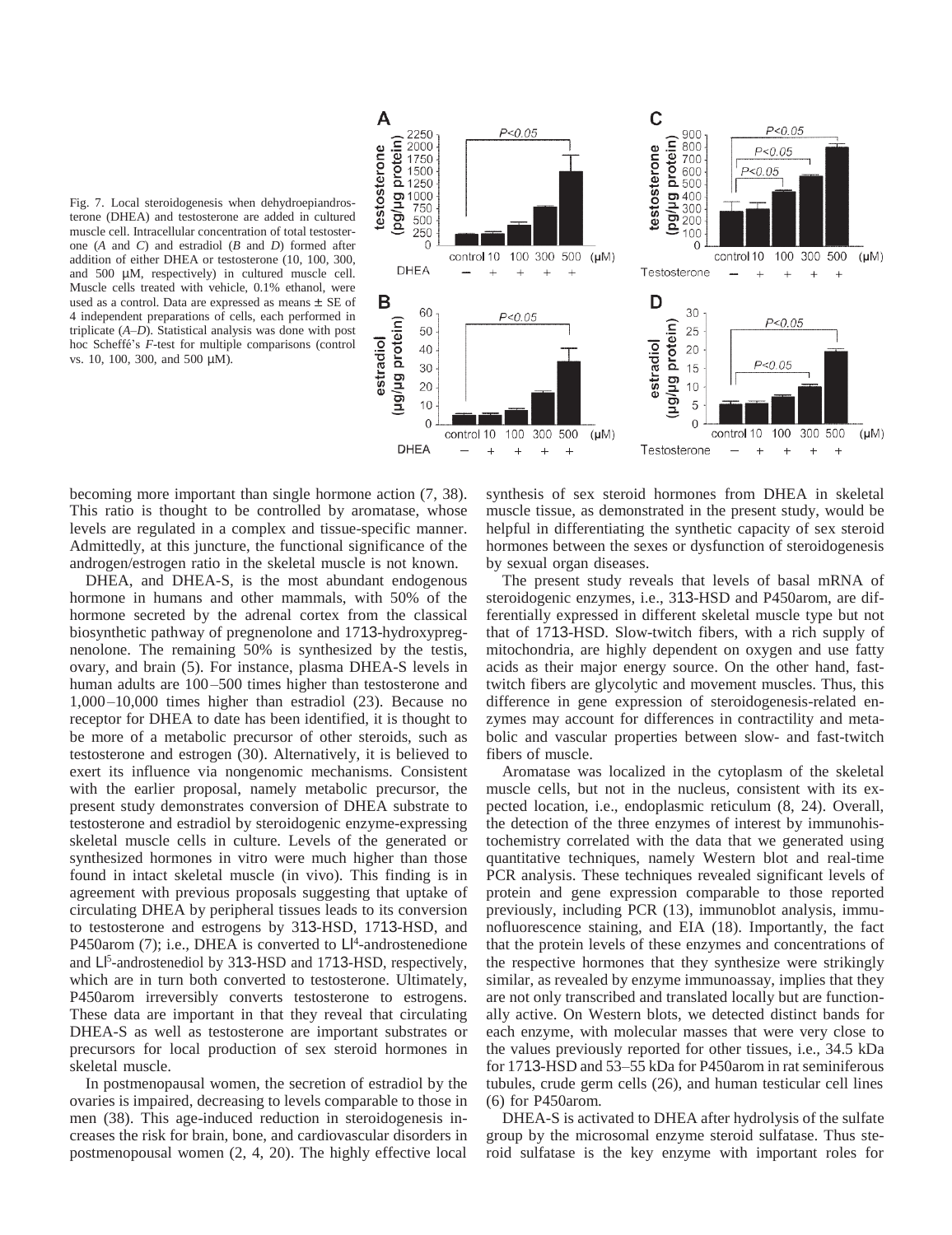steroid metabolism. Further studies should examine the gene expression of steroid sulfatase in skeletal muscles and P450arom, which plays an important role in sex steroid metabolism of both males and females. In our next studies, we plan to investigate whether females are capable of generating steroids in their muscles. Finally, it is important to state that caution in extrapolating the present data to humans should be exercised, because circulating levels of DHEA and DHEA-S in rodents are lower than in humans. Future studies need to investigate whether human muscle tissue or cells in culture are steroidogenically competent as in rodents, which potentially is of great interest in that it may have implications in hormone therapy and perhaps in sports.

In conclusion, the novel findings of the present study, demonstrating for the first time the presence of local and active metabolic machinery or pathway (mRNA and protein expressions of 313-HSD, 1713-HSD, and P450arom) for synthesis of sex steroid hormones (testosterone and estrogen) from circulating DHEA in the skeletal muscle cells, provides further evidence for the presence of an autocrine/paracrine system for sex steroid hormones and their roles in skeletal muscle function and adaptation.

#### **GRANTS**

This work was supported by grants-in-aid for Scientific Research from the Ministry of Education, Culture, Sports, Science and Technology of Japan (17300204, 17700485).

### **REFERENCES**

- 1. **Abbaszade IG, Arensburg J, Park CH, Kasa-Vubu JZ, Orly J, Payne AH.** Isolation of a new mouse 313-hydroxysteroid dehydrogenase isoform, 3beta-HSD VI, expressed during early pregnancy. *Endocrinology* 138: 1392–1399, 1997.
- 2. **Aloia JF, Cohn SH, Vaswani A, Yeh JK, Yuen K, Ellis K.** Risk factors for postmenopausal osteoporosis. *Am J Med* 78: 95–100, 1985.
- 3. **Armstrong AL, Oborne J, Coupland CA, Macpherson MB, Bassey EJ, Wallace WA.** Effects of hormone replacement therapy on muscle performance and balance in post-menopausal women. *Clin Sci (Lond)* 91: 685– 690, 1996.
- 4. **Barrett-Connor E, Bush TL.** Estrogen and coronary heart disease in women. *JAMA* 265: 1861–1867, 1991.
- 5. **Baulieu EE.** Dehydroepiandrosterone (DHEA): a fountain of youth? *J Clin Endocrinol Metab* 81: 3147–3151, 1996.
- 6. **Brodie A, Inkster S, Yue W.** Aromatase expression in the human male. *Mol Cell Endocrinol* 178: 23–28, 2001.
- 7. **Carreau S, Genissel C, Bilinska B, Levallet J.** Sources of oestrogen in the testis and reproductive tract of the male. *Int J Androl* 22: 211–223, 1999.
- 8. **Conley A, Hinshelwood M.** Mammalian aromatases. *Reproduction* 121: 685– 695, 2001.
- 9. **Dufau ML, Winters CA, Hattori M, Aquilano D, Baranao JL, Nozu K, Baukal A, Catt KJ.** Hormonal regulation of androgen production by the Leydig cell. *J Steroid Biochem* 20: 161–173, 1984.
- 10. **Ghersevich S, Nokelainen P, Poutanen M, Orava M, Autio-Harmainen H, Rajaniemi H, Vihko R.** Rat 17 beta-hydroxysteroid dehydrogenase type 1: primary structure and regulation of enzyme expression in rat ovary by diethylstilbestrol and gonadotropins in vivo. *Endocrinology*  135: 1477–1487, 1994.
- 11. **Glenmark B, Nilsson M, Gao H, Gustafsson JA, Dahlman-Wright K, Westerblad H.** Difference in skeletal muscle function in males vs. females: role of estrogen receptor-13. *Am J Physiol Endocrinol Metab* 287: E1125–E1131, 2004.
- 12. **Hickey GJ, Krasnow JS, Beattie WG, Richards JS.** Aromatase cytochrome P450 in rat ovarian granulosa cells before and after luteinization: adenosine 3', 5'-monophosphate-dependent and independent regulation. Cloning and sequencing of rat aromatase cDNA and 5' genomic DNA. *Mol Endocrinology* 4: 3–12, 1990.
- 13. **Iemitsu M, Miyauchi T, Maeda S, Sakai S, Kobayashi T, Fujii N, Miyazaki H, Matsuda M, Yamaguchi I.** Physiological and pathological

cardiac hypertrophy induce different molecular phenotypes in the rat. *Am J Physiol Regul Integr Comp Physiol* 281: R2029–R2036, 2001.

- 14. **Iemitsu M, Miyauchi T, Maeda S, Yuki K, Kobayashi T, Shimojo N, Yamaguchi I, Matsuda M.** Intense exercise causes decrease in expression of both endothelial NO synthase and tissue NOx level in hearts. *Am J Physiol Regul Integr Comp Physiol* 279: R951–R959, 2000.
- 15. **Iemitsu M, Maeda S, Miyauchi T, Matsuda M, Tanaka H.** Gene expression profiling of exercise-induced cardiac hypertrophy in rats. *Acta Physiol Scand* 185: 259–270, 2005.
- 16. **Ihemelandu EC.** Effect of oestrogen on muscle development of female rabbits. *Acta Anat* 108: 310–315, 1980.
- 17. **Ihemelandu EC.** Comparison of effect of oestrogen on muscle development of male and female mice. *Acta Anat* 110: 311–317, 1981.
- 18. **Jesmin S, Mowa CN, Sakuma I, Matsuda N, Togashi H, Yoshioka M, Hattori Y, Kitabatake A.** Aromatase is abundantly expressed by neonatal rat penis but downregulated in adulthood. *J Mol Endocrinol* 33: 343–359, 2004.
- 19. **Labrie F, Belanger A, Simard J, Van Luu-The, Labrie C.** DHEA and peripheral androgen and estrogen formation: intracinology. *Ann NY Acad Sci* 774: 16–28, 1995.
- 20. **Labrie F, Diamond P, Cusan L, Gomez JL, Belanger A, Candas B.**  Effect of 12-month dehydroepiandrosterone replacement therapy on bone, vagina, and endometrium in postmenopausal women. *J Clin Endocrinol Metab* 82: 3498–3505, 1997.
- 21. **Labrie F, Luu-The V, Lin SX, Simard J, Labrie C, El Alfy M, Pelletier G, Belanger A.** Intracrinology: role of the family of 1713-hydroxysteroid dehydrogenases in human physiology and disease. *J Mol Endocrinol* 25: 1–16, 2000.
- 22. **Labrie F.** Adrenal androgens and intracrinology. *Semin Reprod Med* 22: 299–309, 2004.
- 23. **Labrie F, Luu-The V, Belanger A, Lin SX, Simard J, Pelletier G, Labrie C.** Is dehydroepiandrosterone a hormone? *J Endocrinol* 187: 169–96, 2005.
- 24. **Larionov AA, Vasyliev DA, Mason JI, Howie AF, Berstein LM, Miller WR.** Aromatase in skeletal muscle. *J Steroid Biochem Mol Biol* 84: 485– 492, 2003.
- 25. **Lee WJ, Thompson RW, McClung JM, Carson JA.** Regulation of androgen receptor expression at the onset of functional overload in rat plantaris muscle. *Am J Physiol Regul Integr Comp Physiol* 285: R1076– R1085, 2003.
- 26. **Levallet J, Bilinska B, Mittre H, Genissel C, Fresnel J, Carreau S.**  Expression and immunolocalization of functional cytochrome P450 aromatase in mature rat testicular cells. *Biol Reprod* 58: 919–926, 1998.
- 27. **Lin SX, Yang F, Jin JZ, Breton R, Zhu DW, Luu-The V, Labrie F.**  Subunit identity of the dimeric 17 beta-hydroxysteroid dehydrogenase from human placenta. *J Biol Chem* 267: 16182–16187, 1992.
- 28. **Marcus GJ, Durnford R.** A simple enzyme-linked immunosorbent assay for testosterone. *Steroids* 46: 975– 86, 1985.
- 29. **Mindnich R, Moller G, Adamski J.** The role of 17 beta-hydroxysteroid dehydrogenases. *Mol Cell Endocrinol* 15: 7–20, 2004.
- 30. **Morales AJ, Haubrich RH, Hwang JY, Asakura H, Yen SS.** The effect of six months treatment with a 100 mg daily dose of dehydroepiandrosterone (DHEA) on circulating sex steroids, body composition and muscle strength in age-advanced men and women. *Clin Endocrinol (Oxf)* 49: 421– 432, 1998.
- 31. **Munro CJ, Stabenfeldt GH, Cragun JR, Addiego LA, Overstreet JW, Lasley BL.** Relationship of serum estradiol and progesterone concentrations to the excretion profiles of their major urinary metabolites as measured by enzyme immunoassay and radioimmunoassay. *Clin Chem*  37: 838 –844, 1991.
- 32. **Nudel U, Zakut R, Shani M, Neuman S, Levy Z, Yaffe D.** The nucleotide sequence of the rat cytoplasmic 13-actin gene. *Nucleic Acids Res*  11: 1759–1771, 1983.
- 33. **Payne AH, Hales DB.** Overview of steroidogenic enzymes in the pathway from cholesterol to active steroid hormones. *Endocr Rev* 25: 947–970, 2004.
- 34. **Puranen T, Poutanen M, Ghosh D, Vihko R, Vihko P.** Origin of substrate specificity of human and rat 17beta-hydroxysteroid dehydrogenase type 1, using chimeric enzymes and site-directed substitutions. *Endocrinology* 138: 3532–3539, 1997.
- 35. **Ramamani A, Aruldhas MM, Govindarajulu P.** Impact of testosterone and oestradiol on region specificity of skeletal muscle-ATP, creatine phosphokinase and myokinase in male and female Wistar rats. *Acta Physiol Scand* 166: 91–97, 1999.